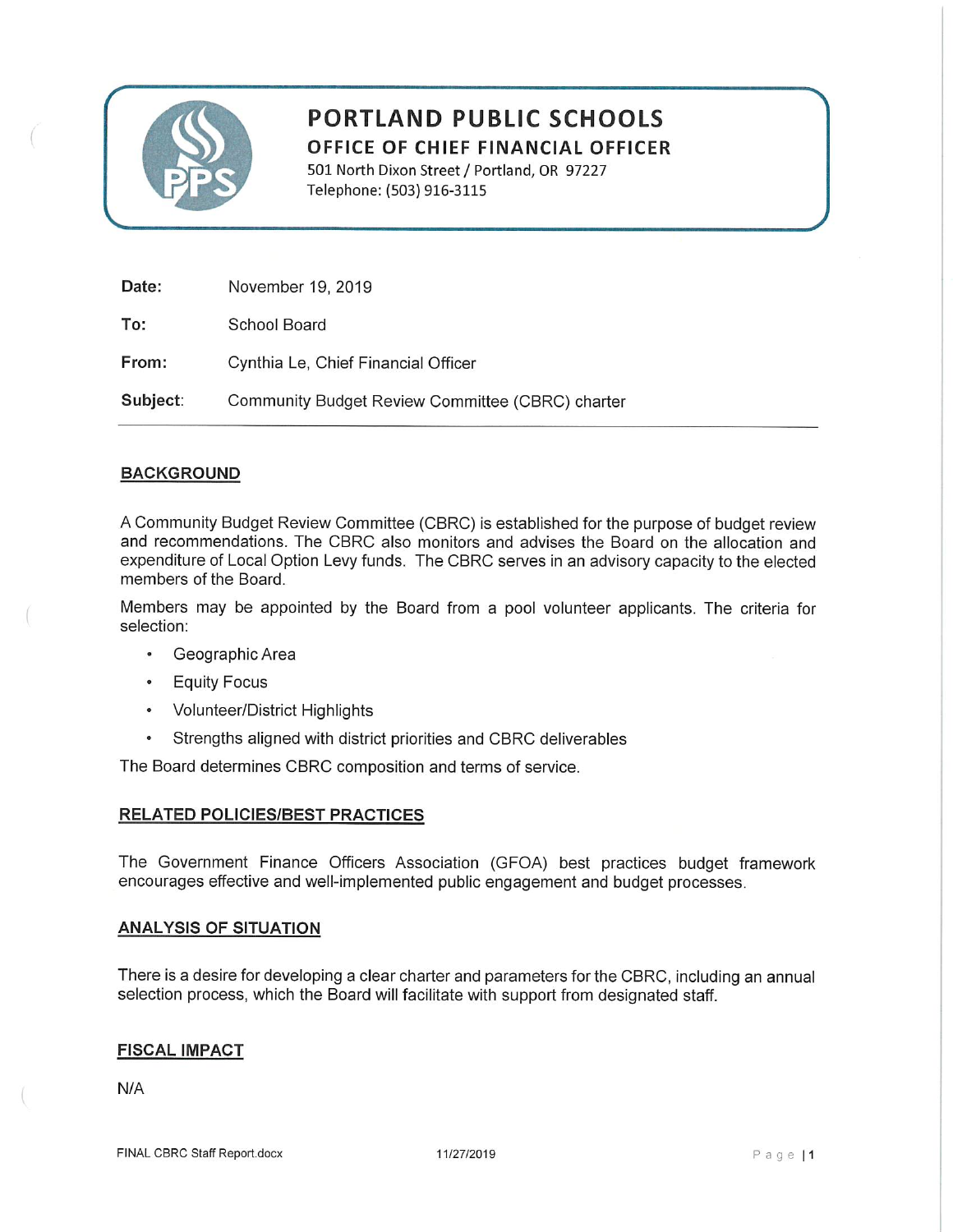## **COMMUNITY ENGAGEMENT (IF APPLICABLE)**

 $N/A$ 

## TIMELINE FOR IMPLEMENTATION / EVALUATION

 $N/A$ 

## **BOARD OPTIONS WITH ANALYSIS**

N/A

## **STAFF RECOMMENDATION**

Staff recommends the Board review the proposed CBRC charter.

As a member of the PPS Executive Leadership Team, I have reviewed this staff report.

 $\ell$ (Initials)

**ATTACHMENT** Community Budget Review Committee Charter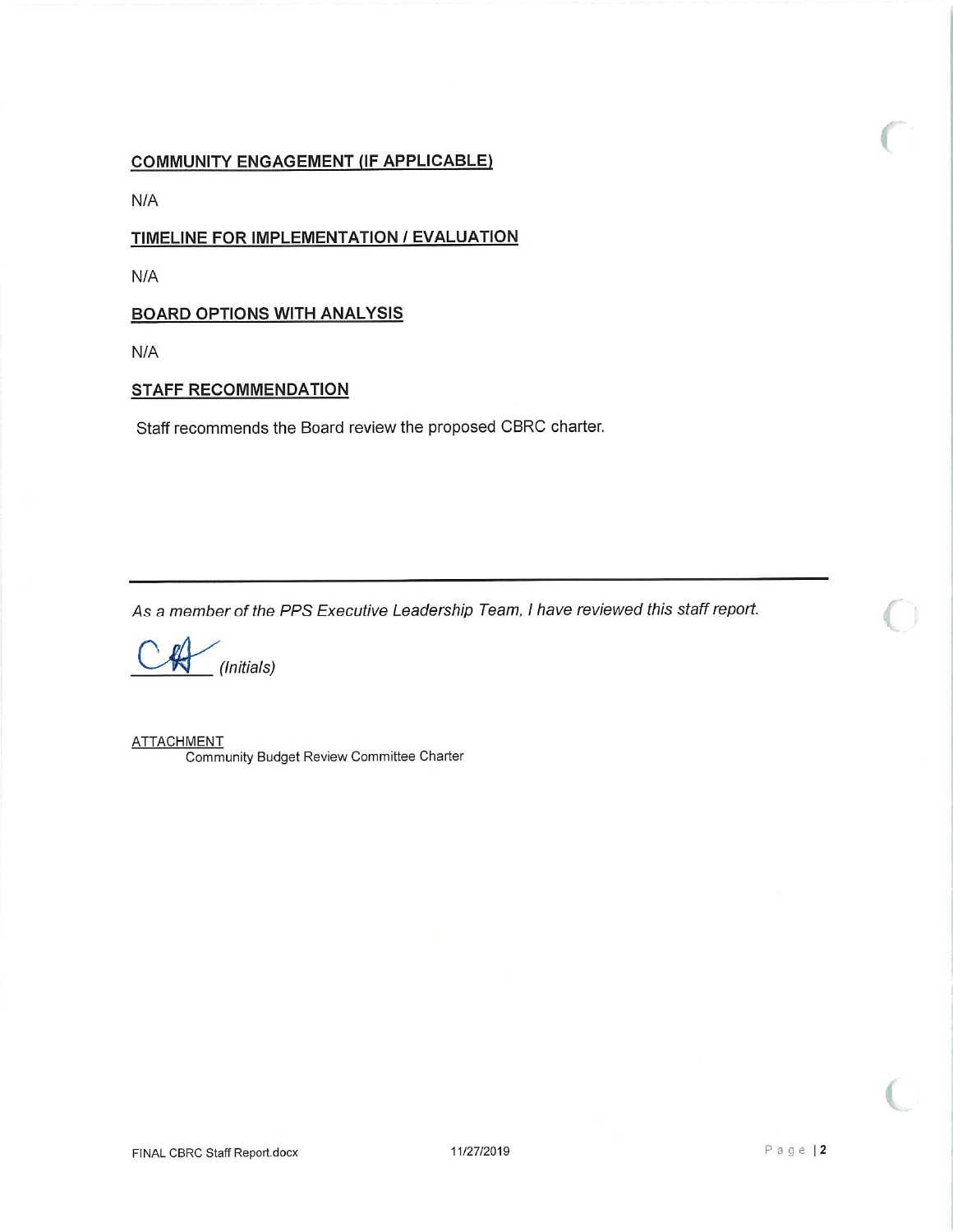

# **PORTLAND PUBLIC SCHOOLS COMMUNITY BUDGET REVIEW COMMITTEE CHARTER**

# *Draft*

## **MISSION**

The mission of the Community Budget Review Committee (CBRC) is to review, evaluate, and make recommendations to the Board of Education (Board) regarding the Superintendent's Proposed Budget and other budgetary issues identified by the CBRC or the Board. The CBRC serves as an advisory group to the elected members of the Board.

# **STRUCTURE**

The CBRC is composed of eight to twelve volunteer members. From an applicant pool, members are selected and appointed by the Board to a three-year term, and may serve up to three terms. A student member is generally appointed to a one-year term.

# **CHARGE**

- 1. A Community Budget Review Committee will be established for the purpose of budget review and recommendations.
- 2. Members will be selected and appointed by the Board after a review of the volunteer applicants. Diverse geographical representation is preferred as well as representation from diverse communities.
- 3. The CBRC will incorporate the district's Racial Equity and Social Justice (RESJ) Framework in leading with racial equity and a bold commitment to social justice.
- 4. The Board will determine the CBRC composition and terms of service.
- 5. The CBRC shall appoint a Chairperson from among the members. The Chair, with the assistance of the committee, shall review pertinent background materials, current and proposed district budgets, and prepare an annual budget recommendation for presentation to the Board. The chair shall be limited to no more than four years.

The CBRC receives direction from the Board and is charged with reviewing the Superintendent's Proposed Budget and providing feedback to the Board. The CBRC will also monitor and advise the Board on the allocation and expenditure of Local Option Levy funds. If a special project is chosen, the Board will direct the CBRC to discuss the charge in more detail. Members of the CBRC are invited and encouraged to attend Board meetings.

The Board recognizes that District employees and community members bring specialized knowledge and expertise to the CBRC and budgetary review process. The Board instructs all CBRC members to employ discretion, avoid conflicts of interest and their appearance, and exercise care in performing their duties and making recommendations from which they may personally benefit. All CBRC members, as appointed members of a public advisory body, shall follow the ethics rules contained in ORS Section 244.